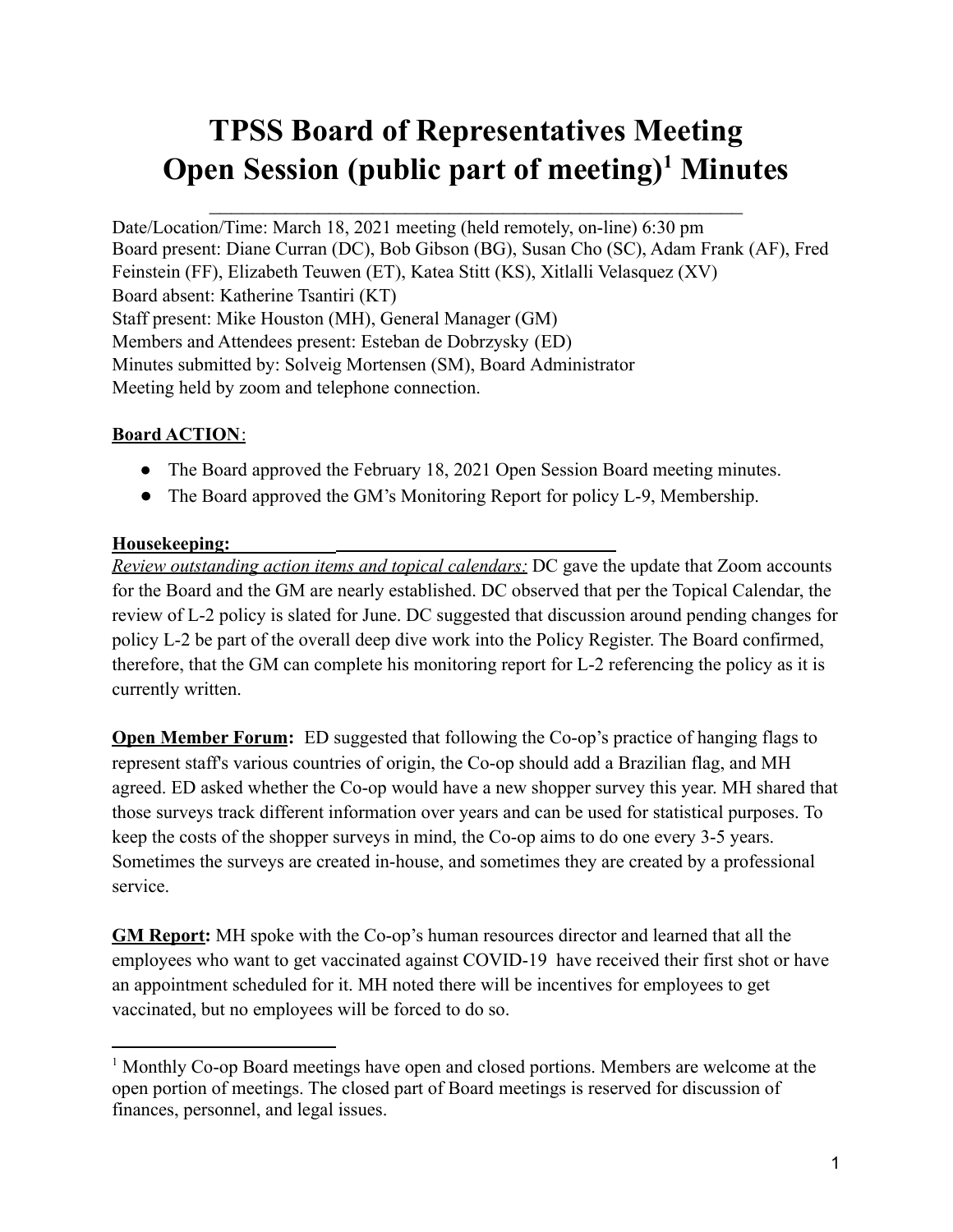MH updated the Board that through the Food Council, he met with two County Councilmembers about the Co-op's recommendations to lessen licensing burdens for businesses and nonprofits. MH explained how the issue of food licenses is something that the Food Council has been working on for a while, because it can be costly every time a business performs an off-site service. MH noted that many businesses are seeking support in this area, particularly as they prepare to reopen or resume events.

In response to Board inquiry, MH summarized that the Montgomery County Food Council, for which he is a board, council, and racial equity council member, is a private non profit group with seven to eight staff members and amongst other things, works with community groups, such as Small Things Matter.

**L-9 Membership:** A Board member asked for clarification on how the Co-op defines community events and whether the Co-op had resumed in-store educational events. MH recounted how the Co-op used to hold an educational event on Monday nights, but suspended them after the pandemic hit to not create new opportunities for congregation. MH defined a Co-op community outreach event as any non-grocery sale or demonstration event held by the Co-op. FF and MH discerned how the review work of the Membership Committee's current policies within the policy register is more subject of Board policy than a subject of policy L-9. The Board approved the GM's monitoring report for policy L-9.

#### **Board Business:**

### **Committee updates:**

Membership and Community Affairs Committee (MCAC): FF projected the date for the upcoming Spring membership meeting as April 27th, pending confirmation from Crossroads Community Food Network. The MCAC anticipates the meeting and open member question forum lasting an hour each. This membership meeting will not include a Treasurer's report.

FF updated the Board that he and ET have begun reviewing the membership committee policies in the policy register by sorting out what is policy versus suggestions; they aim to next prioritize the policies. FF and ET also commented that some of these policies may fit better in other parts of the policy register and also include useful DEI concepts.

FF shared how originally the MCAC thought about making the hill and parking lot clean up a member event, but with the pandemic decided to hold it as a Board member event. FF stated that they worked on the areas and the task was successful.

Policy Committee: No report was provided.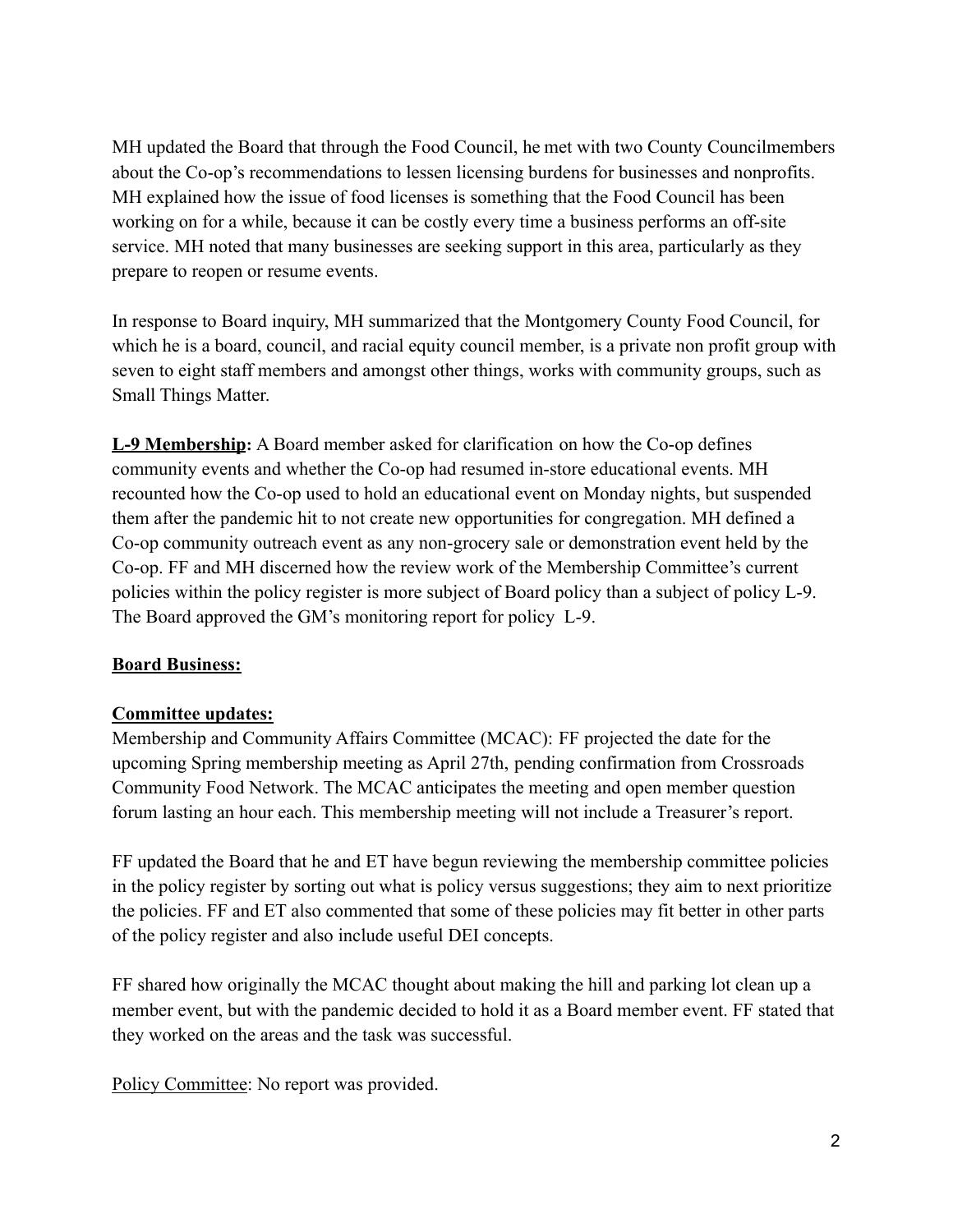**DEI: update on DEI training plans:** KS shared that she accepted the role of the Committee chair and that the DEI Committee met and had a good meeting. KS shared that AF created a DEI Committee folder and suggested that Board members can feel free to add good resources there.

KS reported that Leah Kedar will give the Committee a revised prospectus proposal, which they will share with the Board. KS noted that they discussed how Ms. Kedar's work will include the Board and maybe some managers. KS also shared that they discussed asking Michelle Bollanger to possibly present as part of a forum or panel discussion.

KS informed the Board that Columinate will have a free one hour talk about how co-ops are approaching DEI training on April 6th from 7:30-8:30pm.

Meeting adjourned at 7:35pm

# Board Representatives' Committee Memberships:

Membership and Community Affairs Committee: (FF Chair) FF, DC, KT, ET, EdD\*(non Board member) \*Esteban de Dobrzysky Finance and Audit Committee: (AF Chair) AF, SC, BG, KT, CV (DC, ET as ex-officios) Personnel Committee: (DC Chair) DC, KS Policy Committee: (SC Chair) SC, AF, KT Nominations Committee: (BG Chair) BG, FF, CV Junction Committee:(FF Chair) FF, DC, BG, KS, ET Expansion Committee: (AF Chair) AF, SC Board Development Committee: DC, AF (chair position shared)

### **Term 2020-2021 Meeting Attendance:**

|                  | Dec    | Jan    | Feb.   | Mar    |
|------------------|--------|--------|--------|--------|
| Cho              | *      | $\ast$ | *      | *      |
| Curran           | *      | $\ast$ | *      | *      |
| Feinstein        | *      | Ex     | *      | *      |
| Frank            | *      | $\ast$ | *      | *      |
| Gibson           | $\ast$ | $\ast$ | $\ast$ | $\ast$ |
| Stitt            | Ex     | Ex     | Ex     | $\ast$ |
| Teuwen           | *      | *      | *      | *      |
| <b>Tsantiris</b> | $\ast$ | $\ast$ | *      | Ex     |